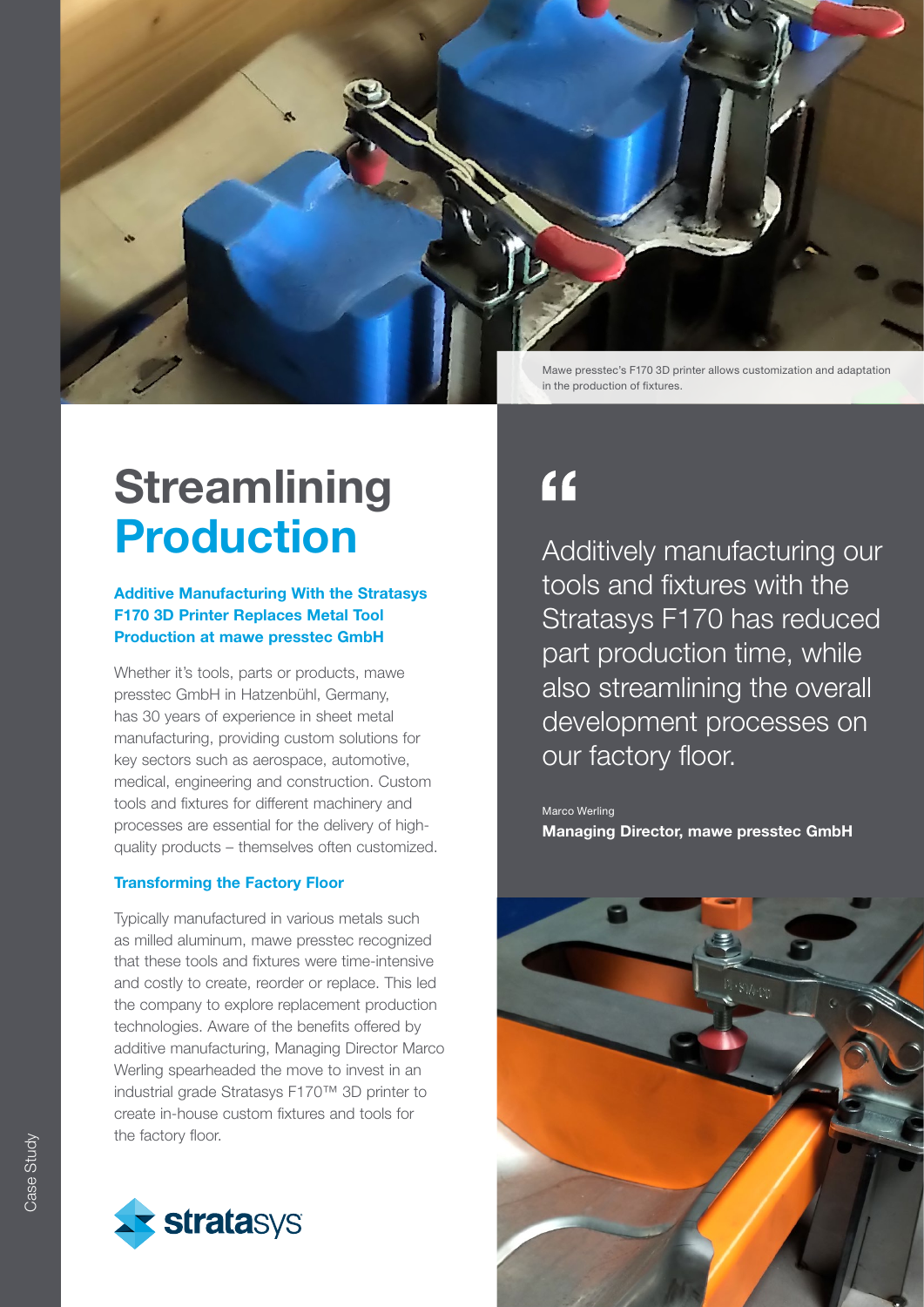# **Streamlining** Production

The results, explained Werling, have been transformational. Mawe presstec has shortened development cycles and processes considerably using thermoplastics to 3D print fixtures and tools for production floor machinery.

"Additively manufacturing our tools and fixtures with the Stratasys F170 has reduced part production time and streamlined the overall development processes on our factory floor," he said. "Producing fixtures in advanced thermoplastics delivers gigantic time savings for us – as much as 50% for certain parts – while also ensuring a higher level of customization and flexibility. The F170 can run 24/7 – this means higher productivity and the ability to print nonstop."

Mawe presstec often requires customized fixtures to achieve certain geometries and designs on sheet metal projects. These fixtures also have to be updated periodically to match specific job needs. One example is a factory floor fixture that needed changing to accommodate flap hinges. This would normally be manufactured in multiple stages or sourced externally but mawe presstec was able to create the fixture with hinges in one print operation on the F170.

#### Reducing Fixture Production Costs

The F170 has delivered substantial time savings since its installation and also met mawe presstec's objective to reduce manufacturing costs. Replacing metal fixtures and tools with additively manufactured counterparts has decreased the cost-per-part and proven valuable when handling sheet metal parts.

"We are saving around 20-30% on cost per part, simply because of the reduced material costs compared to the metal we used previously for fixture production," Werling commented. "We also reduce material waste by additively manufacturing."

# $66$

We are saving around 20-30% on cost per part, simply because of the reduced material costs compared to the metal we used previously for fixture production.

### Marco Werling

Managing Director, mawe presstec GmbH

Engineering-grade ABS material is mawe presstec's material of choice since it meets all the criteria to make fit-for-purpose fixtures.

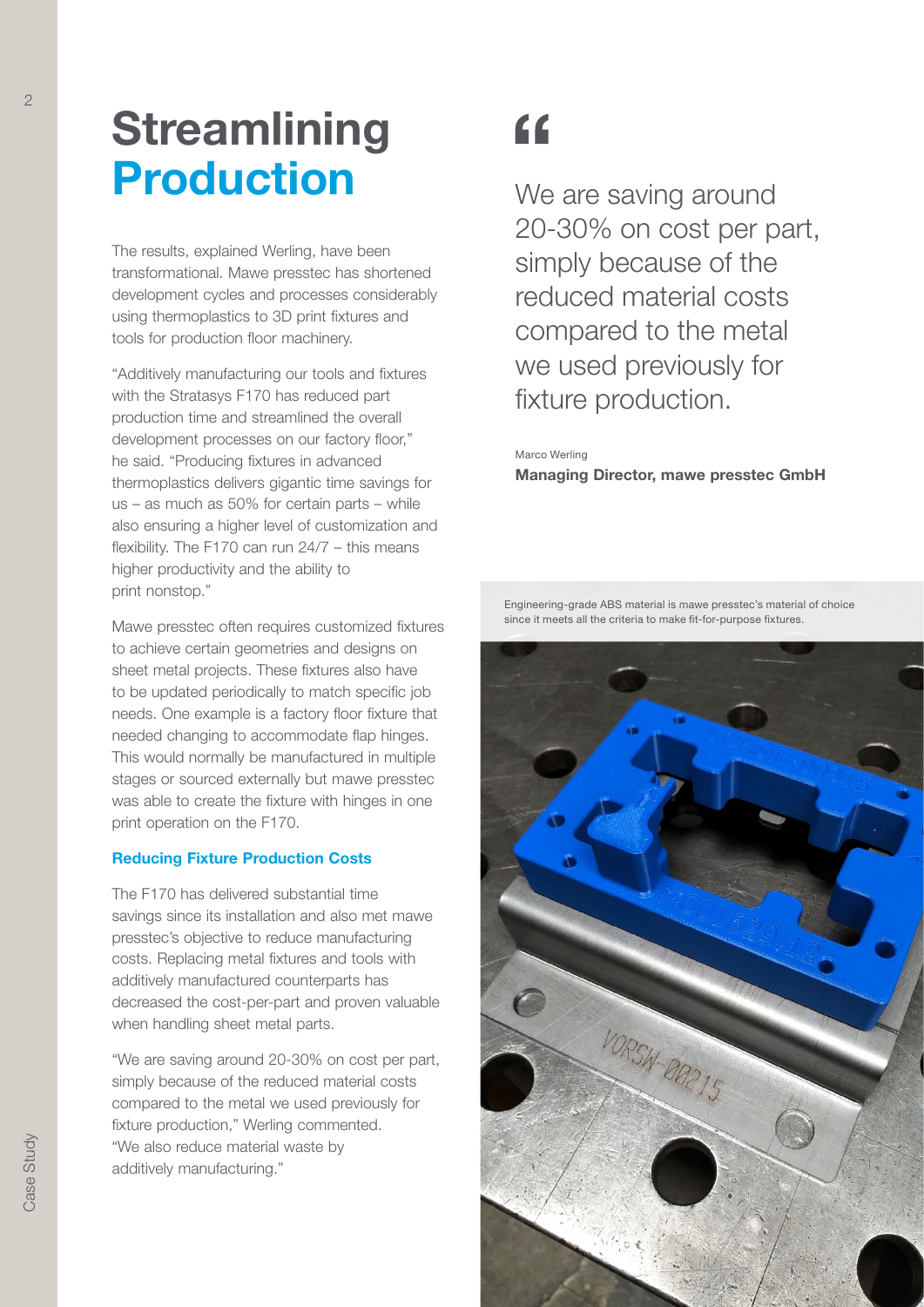### **Streamlining** Production

Engineering-grade ABS material is mawe presstec's material of choice since it meets all the criteria to make fit-for-purpose fixtures. Fixtures demand a high level of durability and impact resistance to withstand the forces applied to them during the production process. At the same time, heat resistance and geometric precision are necessary to ensure production tools function effectively.

The attributes of FDM® ABS material provide further advantages for fixtures that come into contact with polished metal products. Metal fixtures would scratch the surfaces of polished products in the bending and shaping stages of production. But the rigidity-to-softness ratio of ABS eradicates this problem. Additionally, using the Advanced FDM utility within GrabCAD Print™, the fixtures can be printed to avoid seams on the surfaces in contact with the workpiece, further ensuring a smooth, scratchfree finish.

### Advancing the Design Cycle With 3D **Printing**

Beyond successfully incorporating FDM ABS thermoplastic into fixture and tool production, mawe presstec has extended the use of its F170 3D printer to prototyping. As Werling explained, this has helped advance the company's customer engagement considerably, since product prototypes help potential and existing customers visualize designs better. Difficult design requests can be analyzed and solved much faster with a physical prototype, which accelerates the overall sales process.



Fixtures printed with ABS material are sufficiently strong but soft enough to prevent scratching polished sheet metal parts.

"The F170 has positively impacted our services, as we are able to use 3D printed prototypes effectively in sales discussions and design verification," Werling added. "Another great tool in shortening the product design cycle is the GrabCAD Print software, which we use to quickly and easily convert CAD files to 3D prints. Specifically, with the newest updates in the last year, the GrabCAD software has made the design stage of our in-house production a lot more comfortable and streamlined."

Mawe presstec has seamlessly integrated the F170 into it its tooling and fixture production, as well as prototyping needs of the business. It's a valued addition to the machinery park and production capabilities and allows mawe presstec's sheet metal experts to focus on the essentials: delivering the best possible sheet metal products to customers.